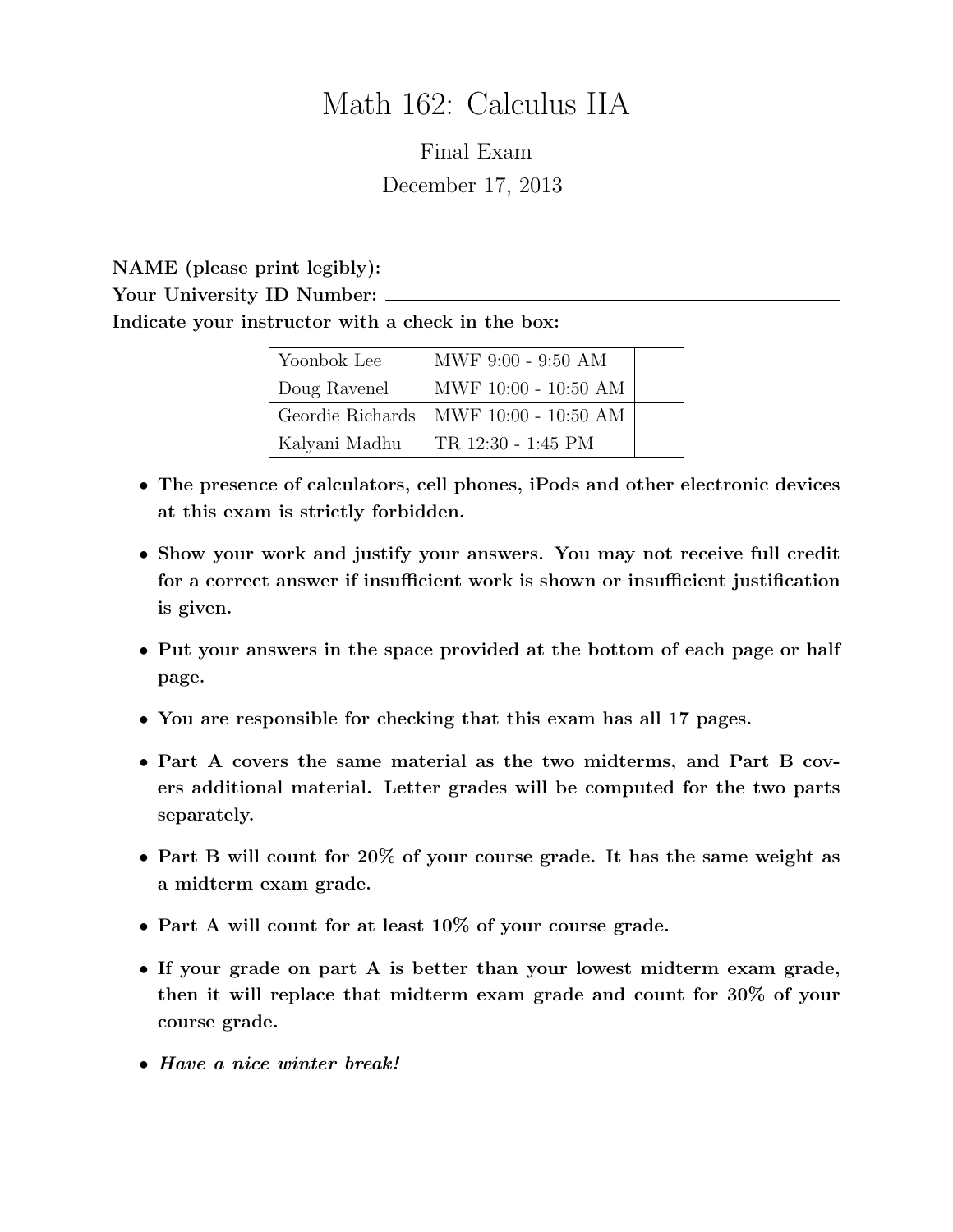| Part A          |              |              |  |  |
|-----------------|--------------|--------------|--|--|
| <b>QUESTION</b> | <b>VALUE</b> | <b>SCORE</b> |  |  |
| 1               | 20           |              |  |  |
| $\overline{2}$  | 20           |              |  |  |
| 3               | 15           |              |  |  |
| 4               | 15           |              |  |  |
| 5               | 15           |              |  |  |
| 6               | 15           |              |  |  |
| <b>TOTAL</b>    | 100          |              |  |  |

| Part B          |              |              |  |  |
|-----------------|--------------|--------------|--|--|
| <b>QUESTION</b> | <b>VALUE</b> | <b>SCORE</b> |  |  |
|                 | 20           |              |  |  |
| 8               | 20           |              |  |  |
| 9               | 20           |              |  |  |
| 10              | 20           |              |  |  |
| 11              | 20           |              |  |  |
| <b>TOTAL</b>    | 100          |              |  |  |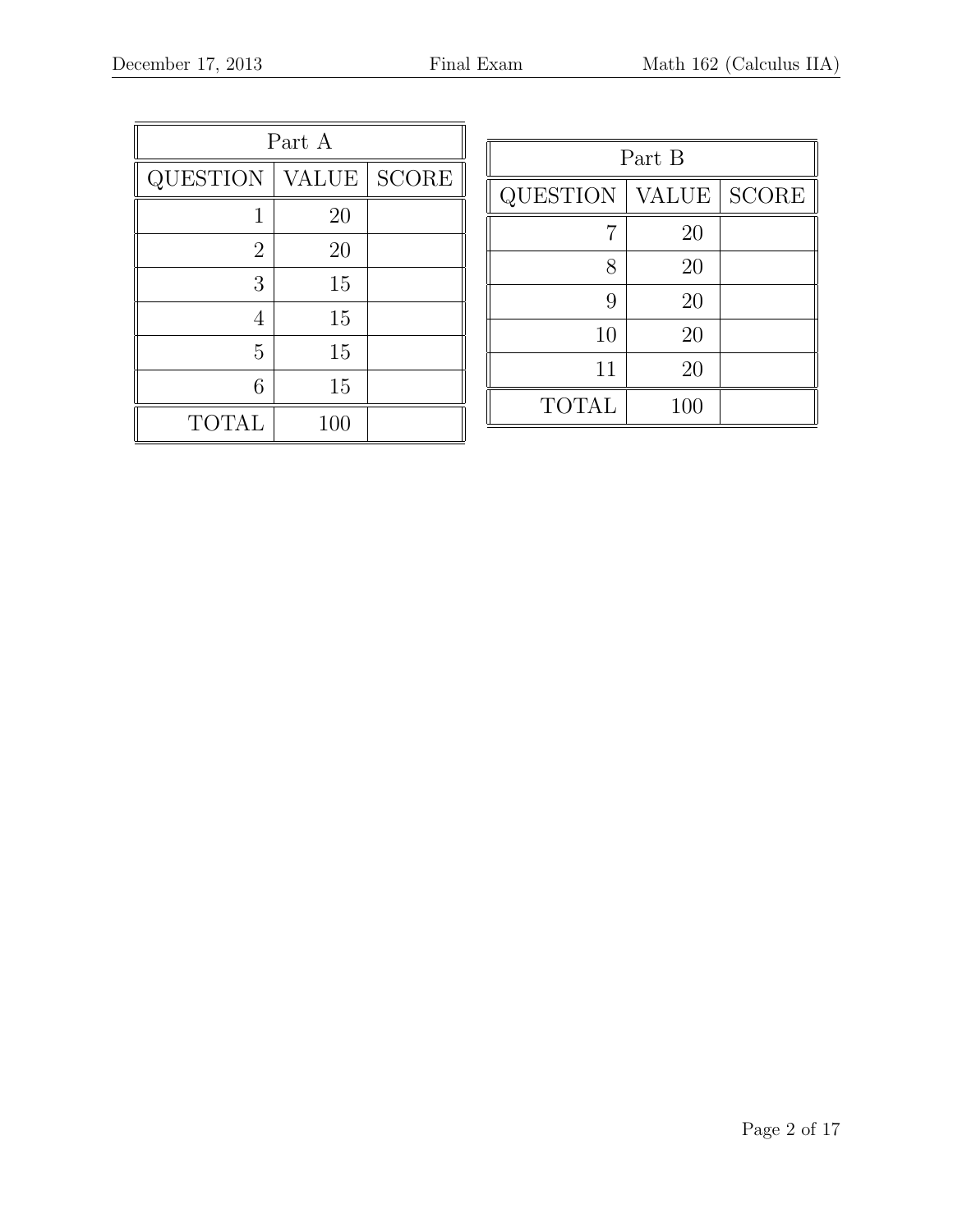# Part A

## 1. (20 points)

(a) Find the partial fraction expansion of

$$
\frac{1}{x^3 - x^2 - x + 1}.
$$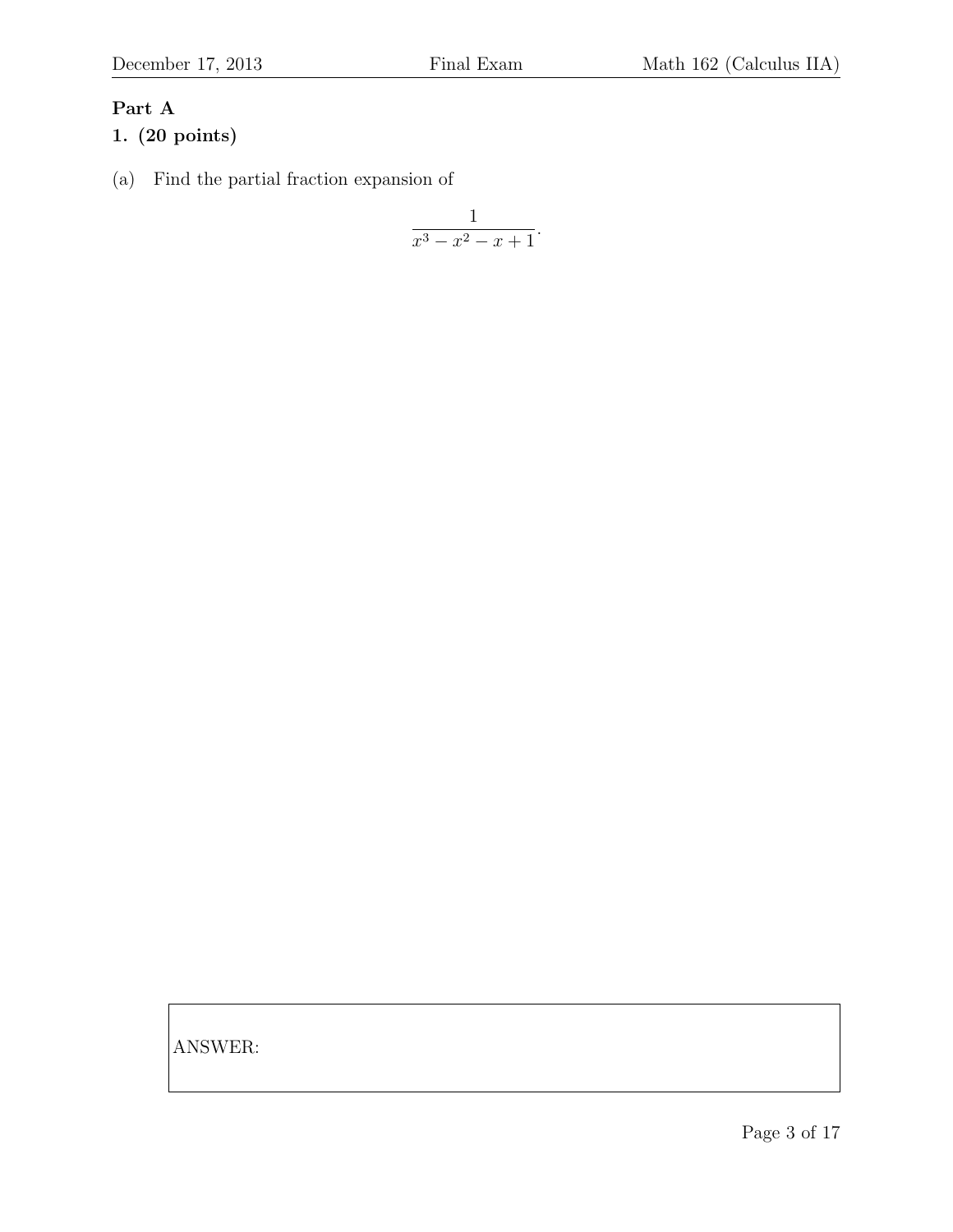(b) Calculate the integral

$$
\int \frac{1}{x^3 - x^2 - x + 1} \, dx.
$$

NOTE: The first part of this problem was designed to help you do the second part. If you did the first part incorrectly, you will not get partial credit for "correctly" using the wrong partial fraction expansion to find the integral.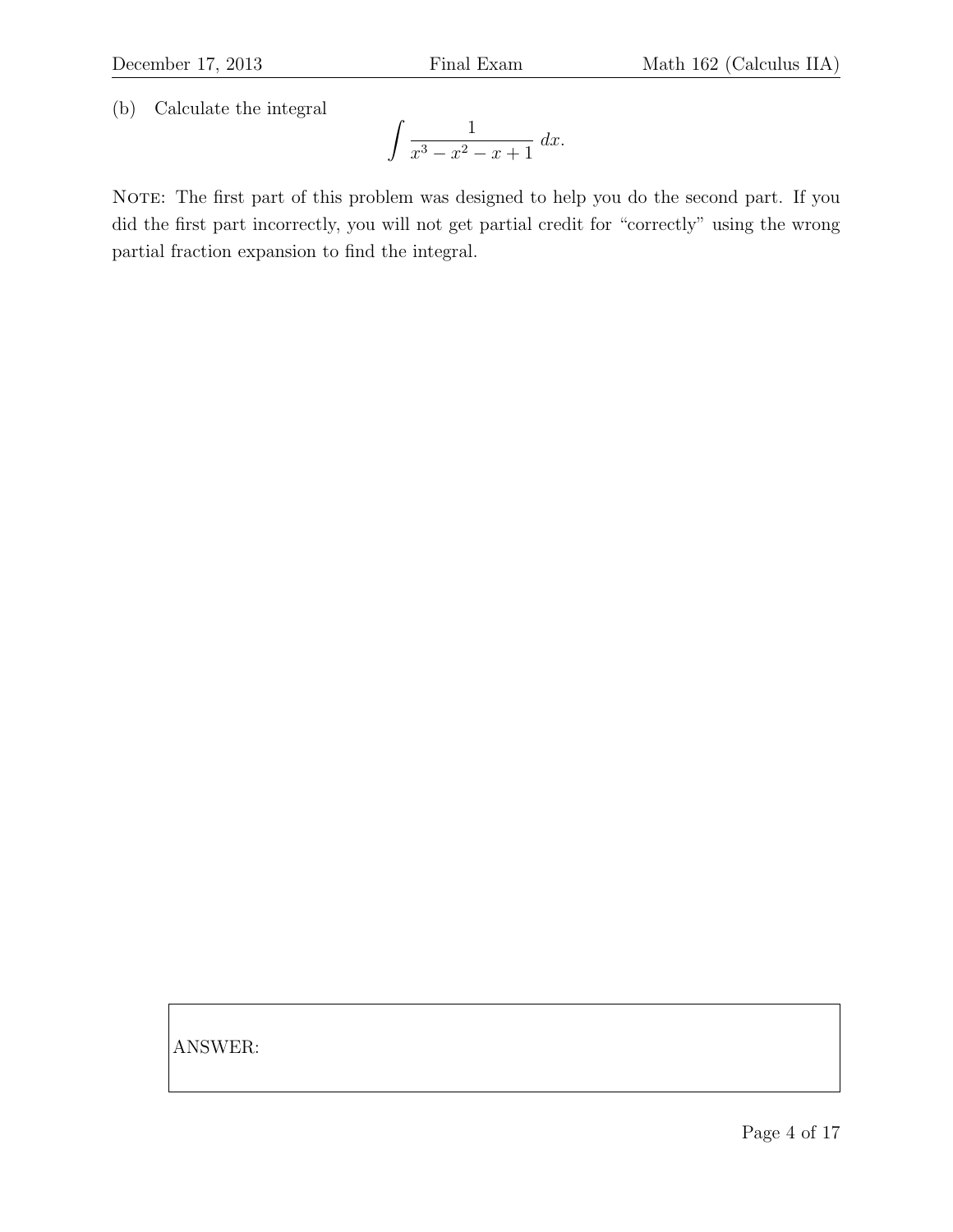2. (20 points) Evaluate the integral

$$
\int (x+1)\sqrt{4-x^2}\,dx
$$

[Hint: You may find the identity  $sin(2\theta) = 2 sin \theta cos \theta$  useful.]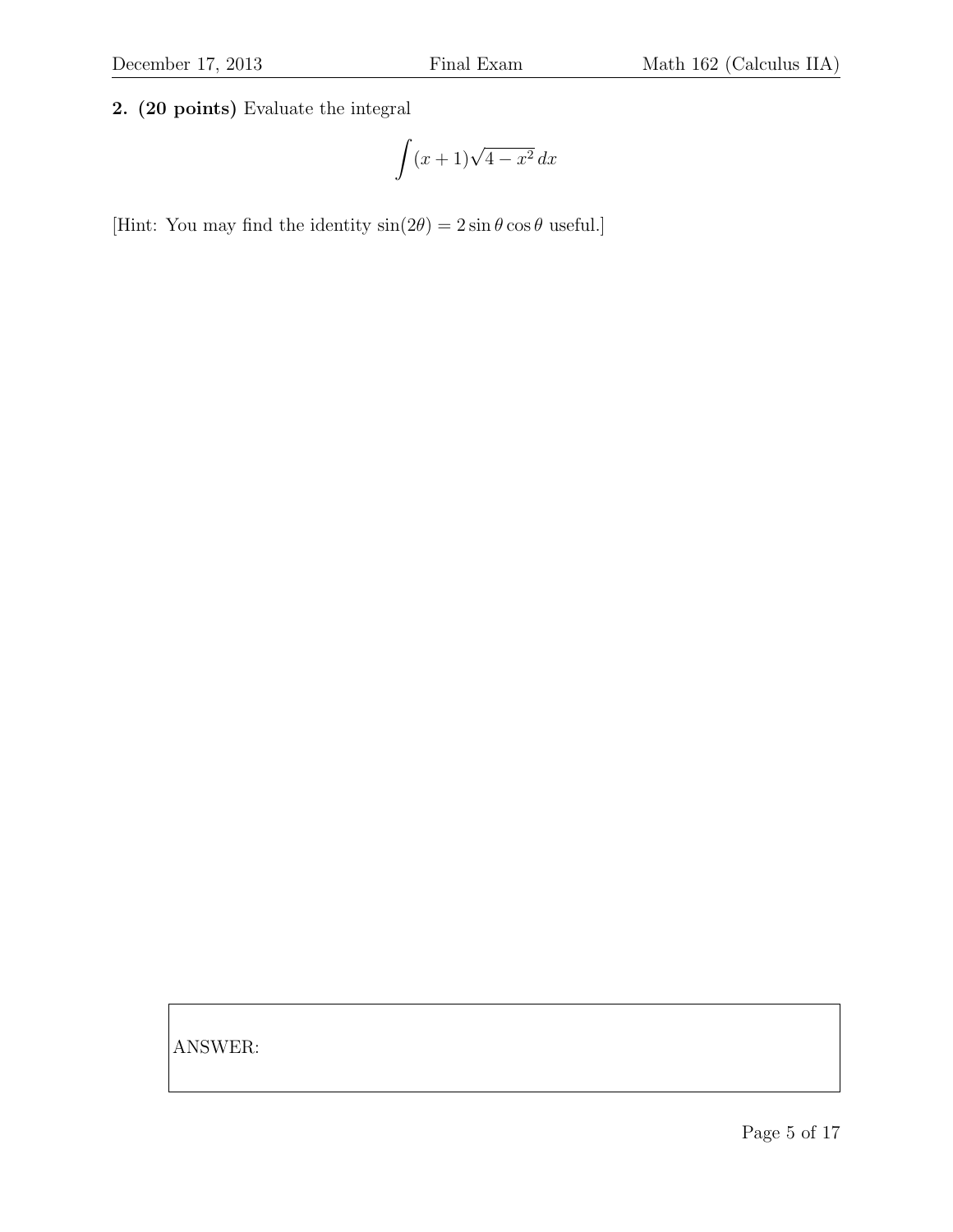3. (15 points) Find the volume of the solid obtained by rotating the region bounded by the curves  $y = x^3$ ,  $y = 0$ , and  $x = 2$  about the line  $x = -2$ .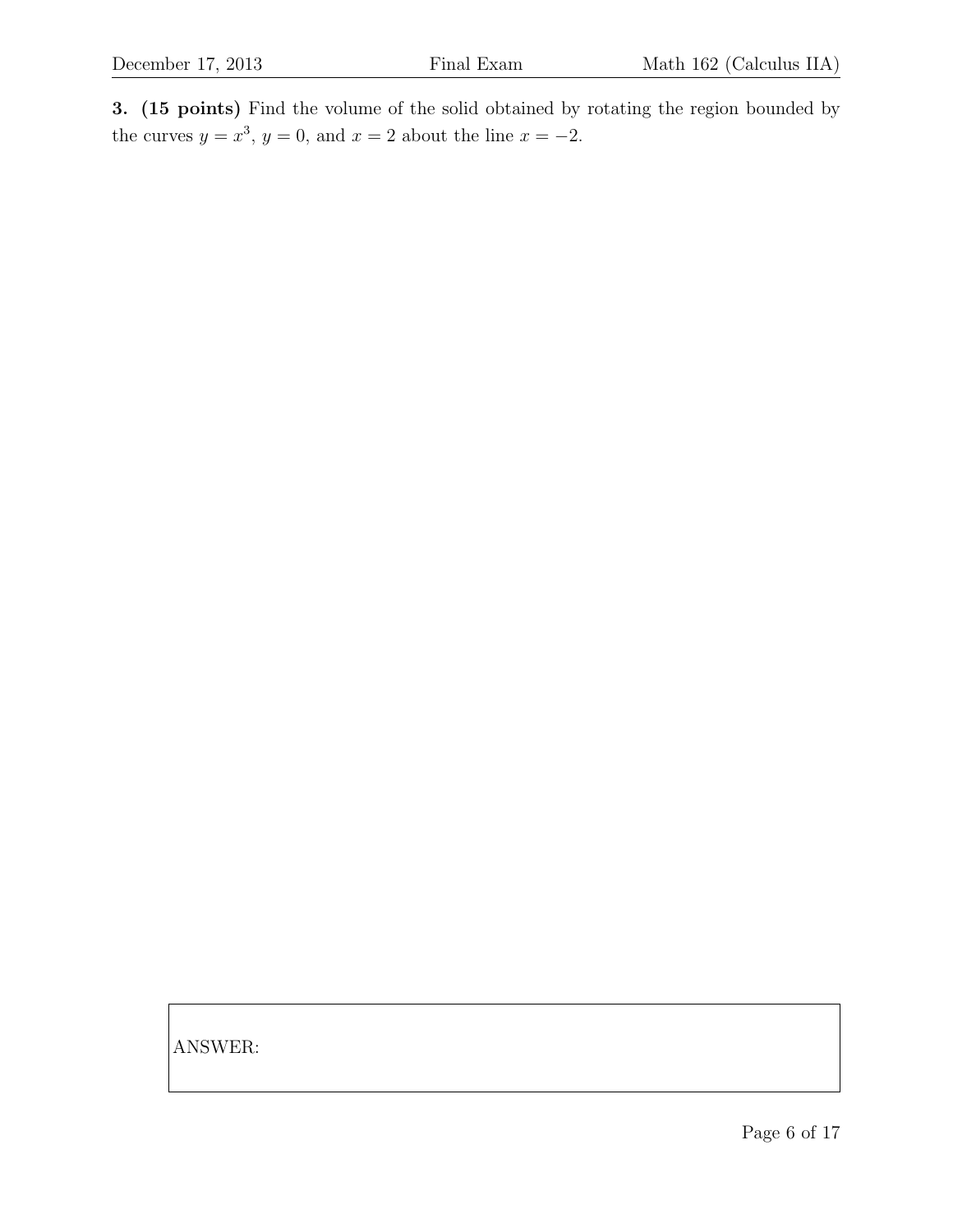4. (15 points) Evaluate the integral

 $\int \cos \sqrt{x} \, dx.$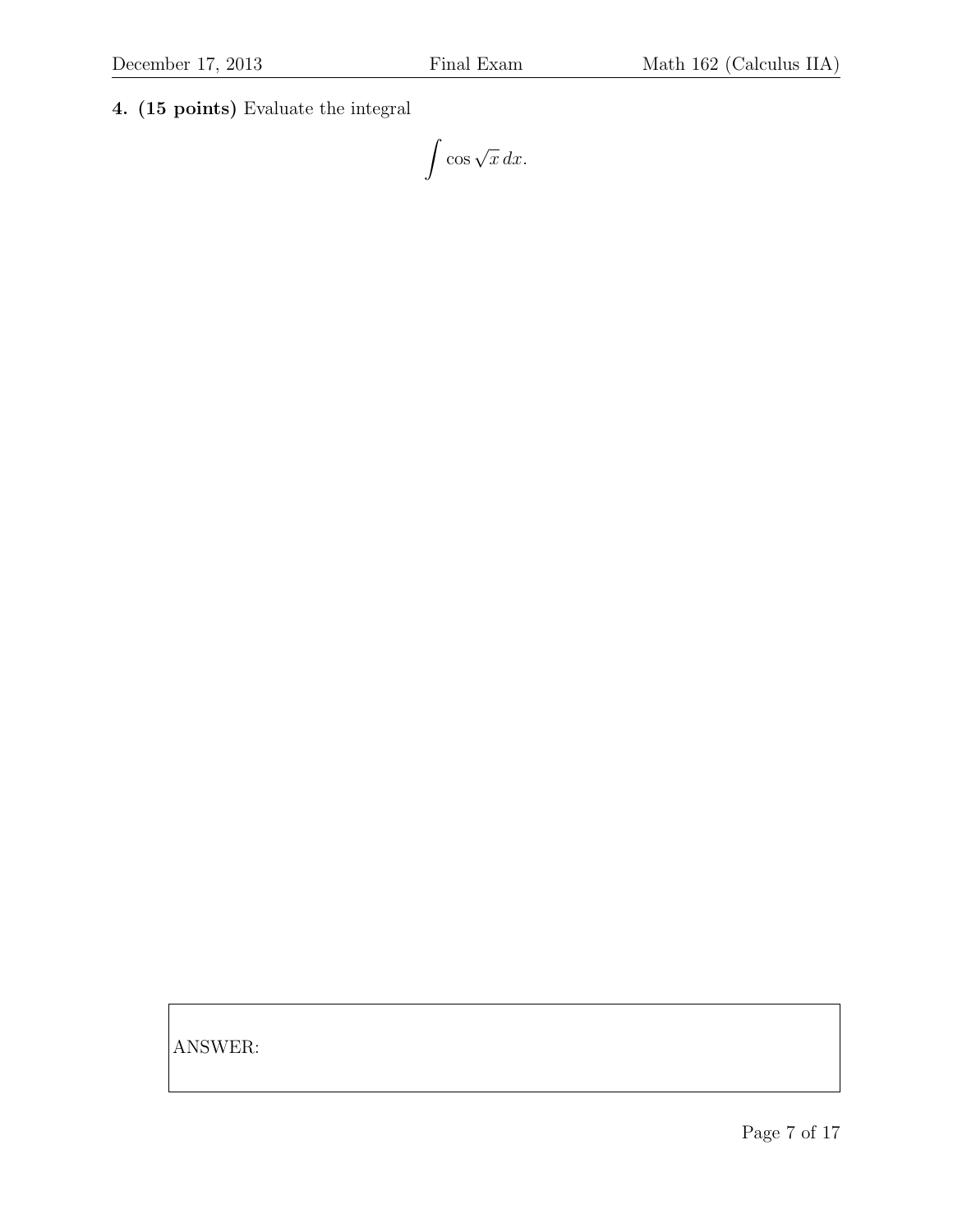**5.** (15 points) Find the arc length of the parametric curve  $x(t) = e^t + e^{-t}$ ,  $y(t) = 5 - 2t$ , connecting the point  $(x, y) = (2, 5)$  to the point  $(x, y) = (e^{3} + e^{-3}, -1)$ .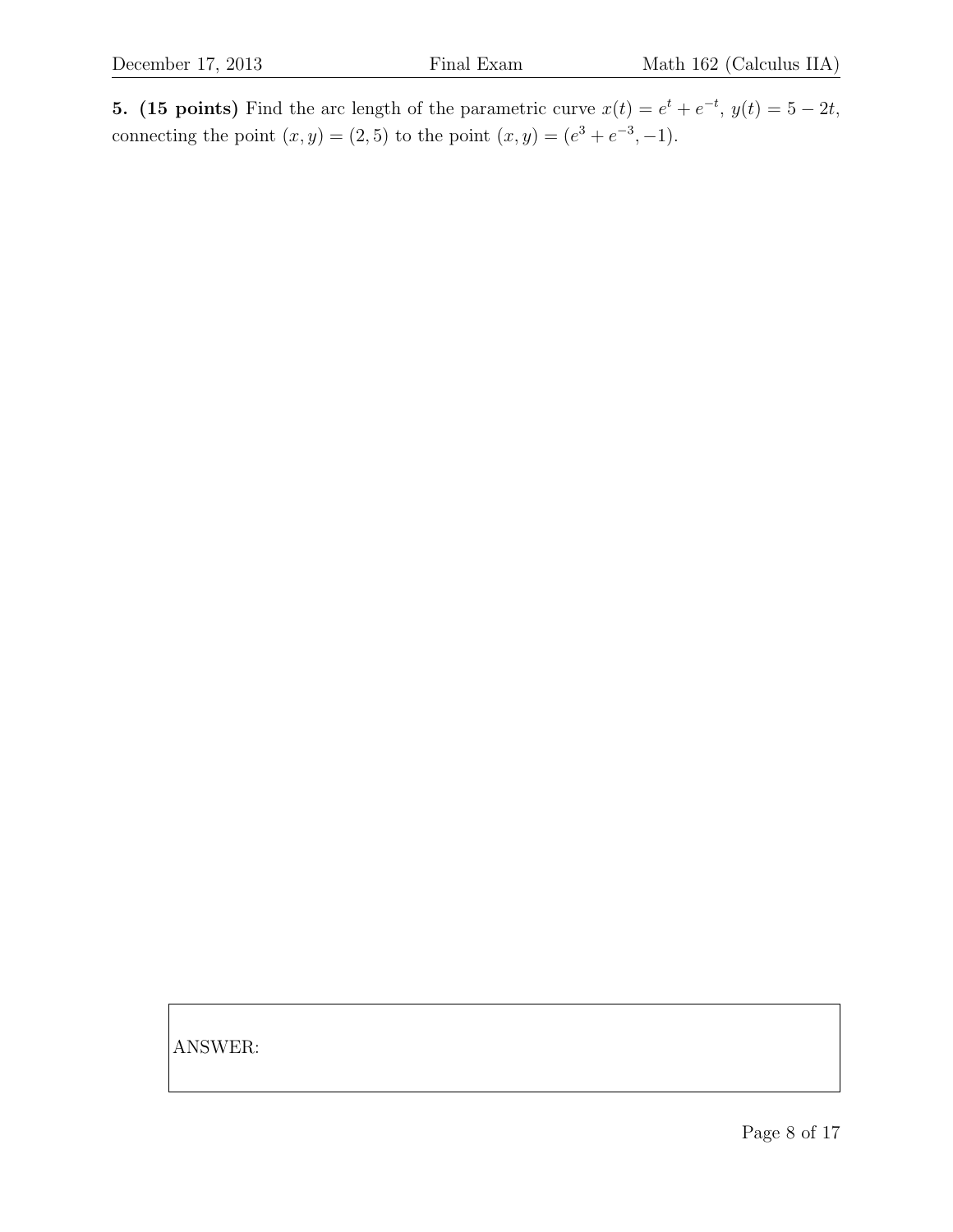### 6. (15 points)

The cardioid is the curve defined in polar coordinates by  $r = 1 + \cos \theta$ . Find the area of the region bounded above by the cardioid and below by the x-axis.

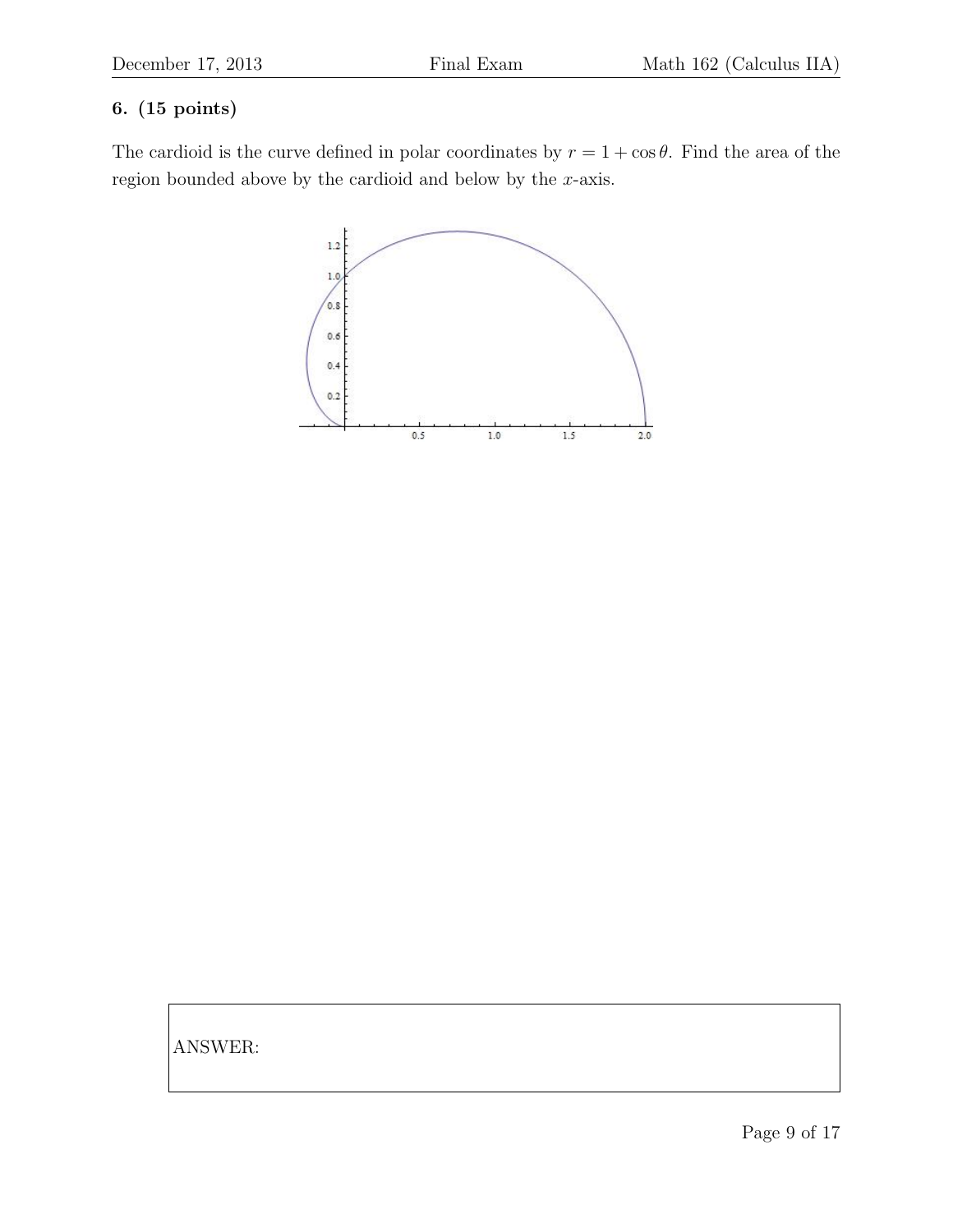#### Part B

# 7. (20 points)

(a) Find the Maclaurin series expansion of  $(\arctan x^2)/x^2$ , as well as the interval of convergence.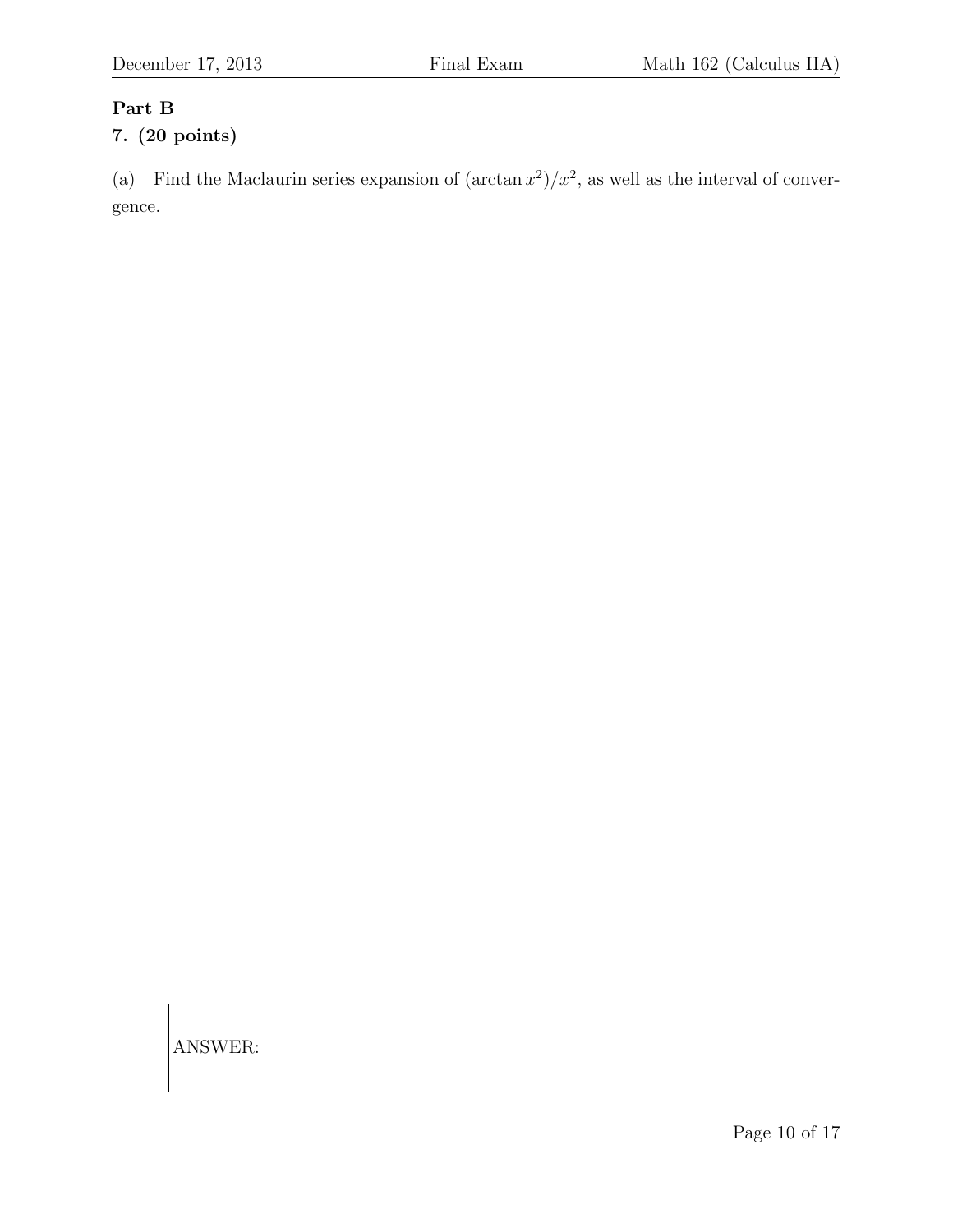b) Find the Maclaurin series for

$$
\int_0^x \frac{\arctan t^2}{t^2} dt,
$$

as well as the interval of convergence.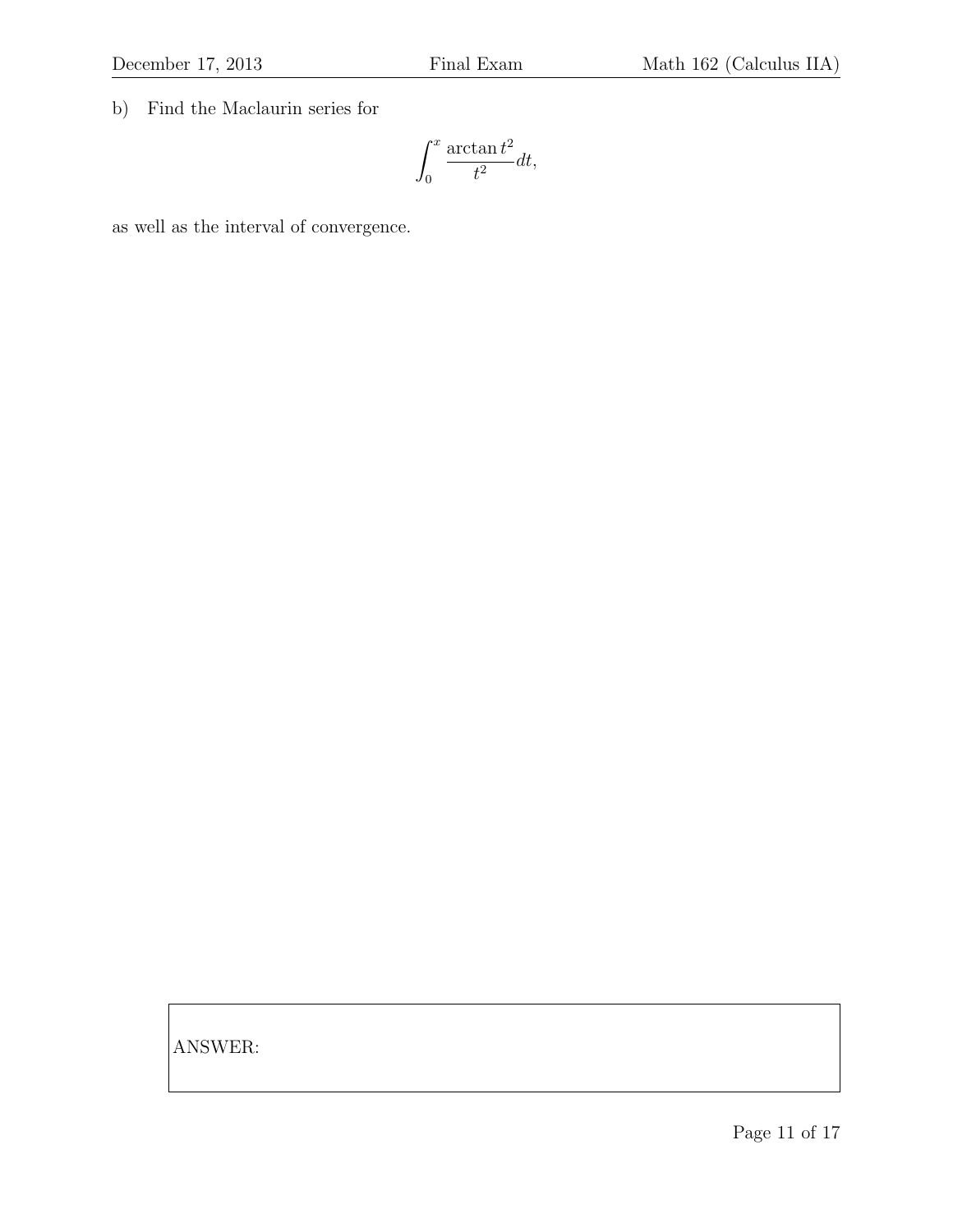### 8. (20 points)

(a) Find the Taylor series centered at 0 of the function  $\ln(1-x^2)$ , as well as radius and interval of convergence.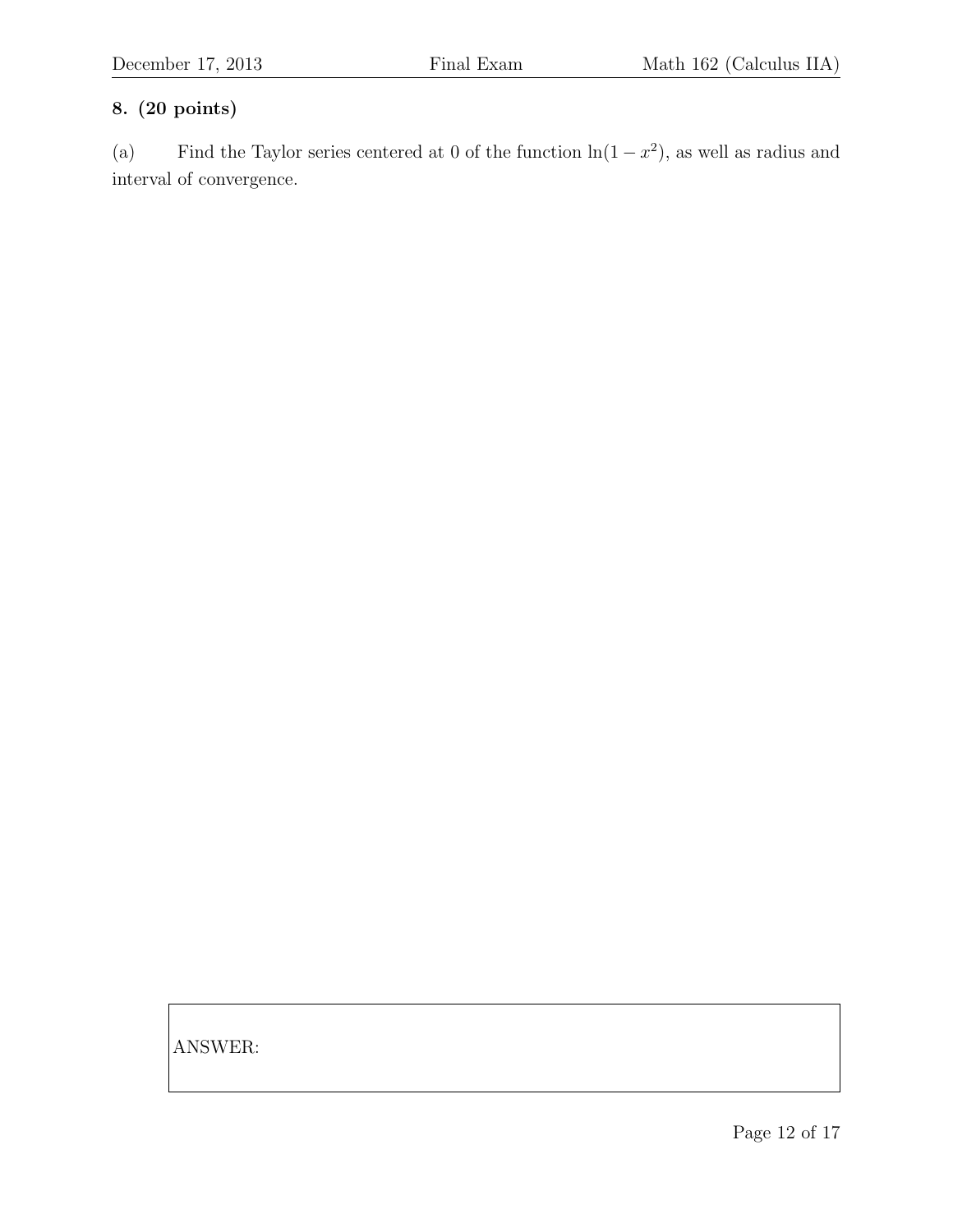(b) Write the integral

$$
\int_0^x \ln(1-t^2)dt
$$

as a power series in  $x$ .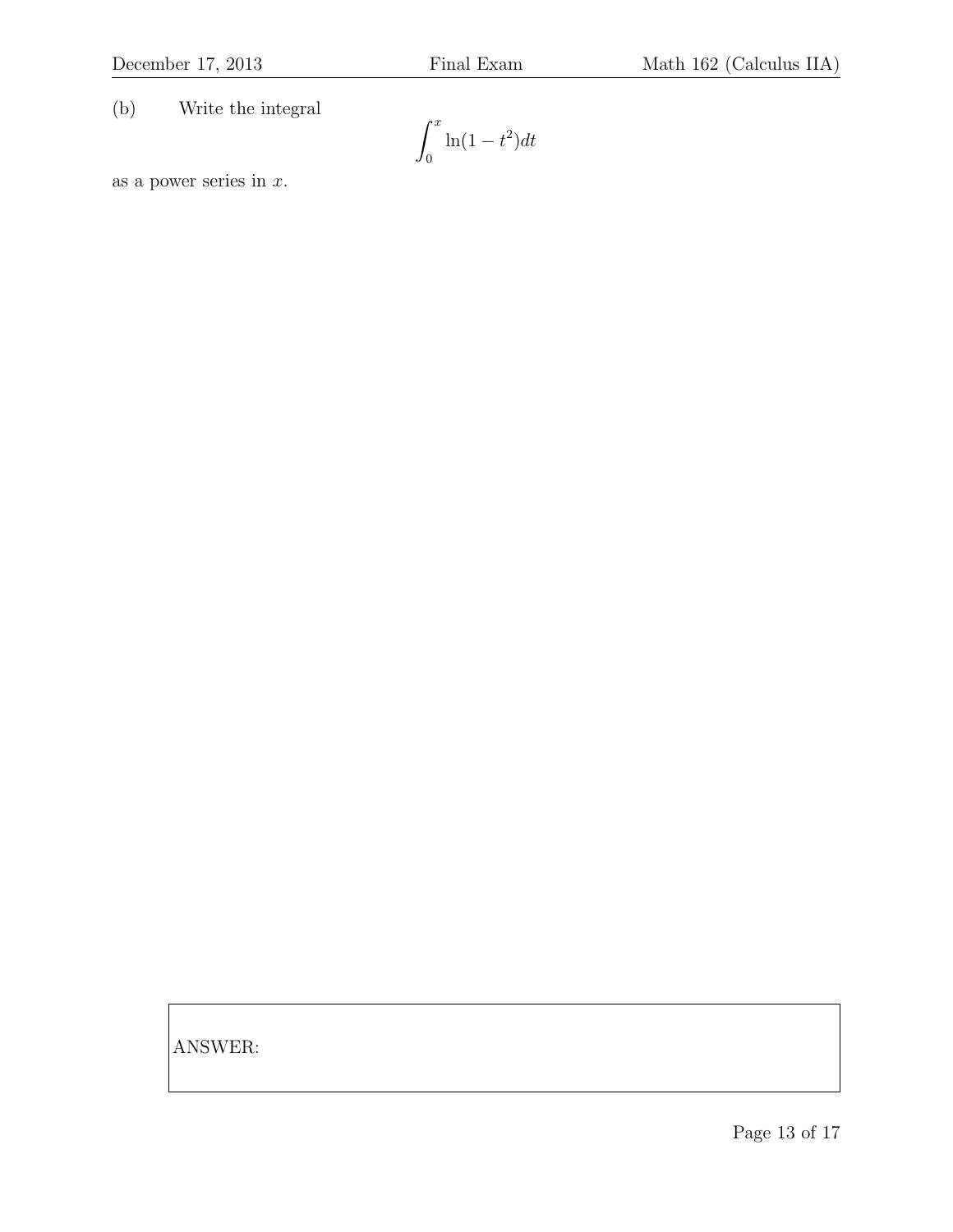9. (20 points) Find the radius of convergence and interval of convergence of the series

$$
\sum_{n=2}^{\infty} \frac{(-1)^n (x-1)^n}{3^n \ln n}
$$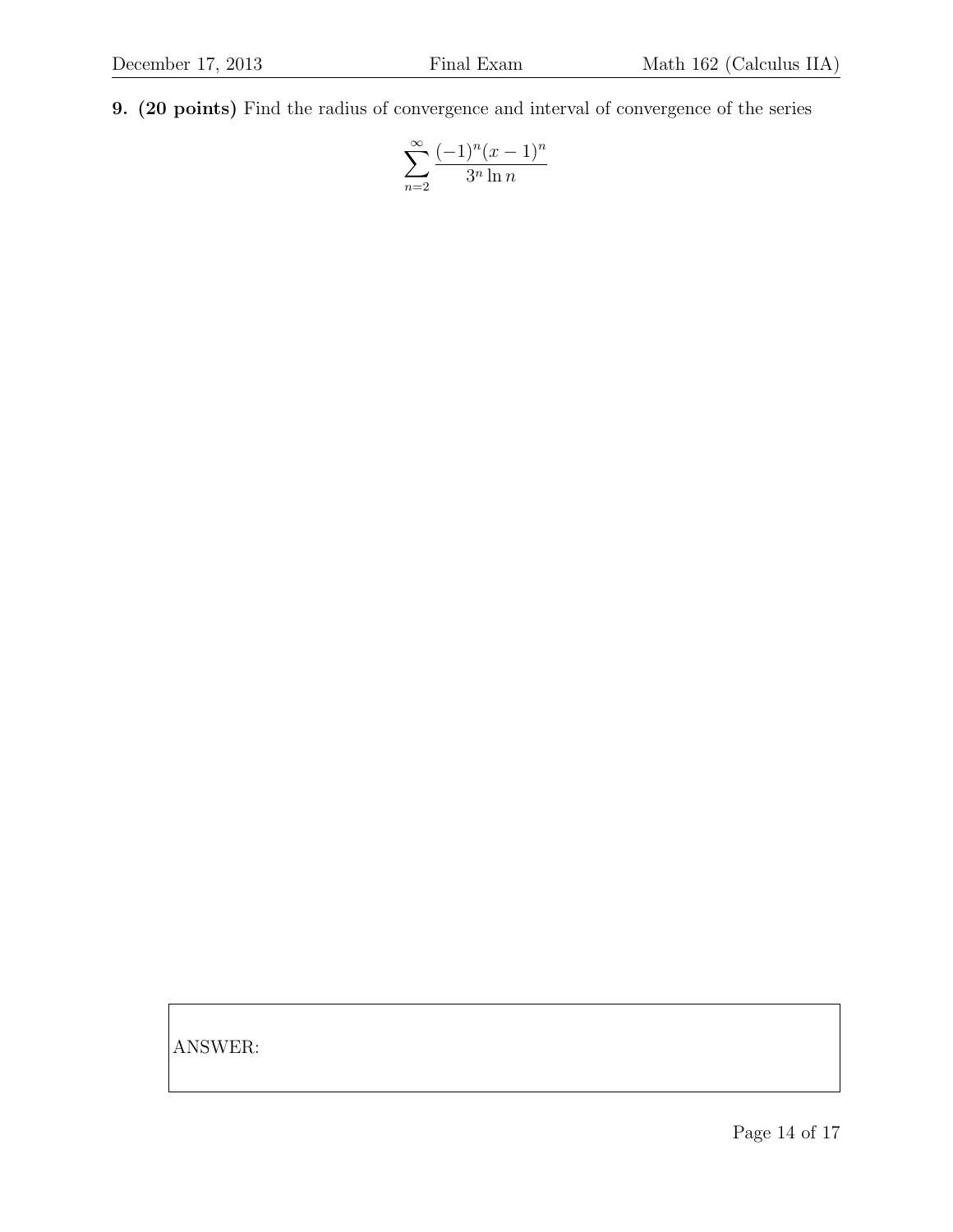## 10. (20 points)

Determine whether the series

$$
\sum_{n=1}^{\infty} \frac{(-1)^n \sqrt{n^3 - 3}}{n^3 + 1}
$$

is absolutely convergent, conditionally convergent, or divergent.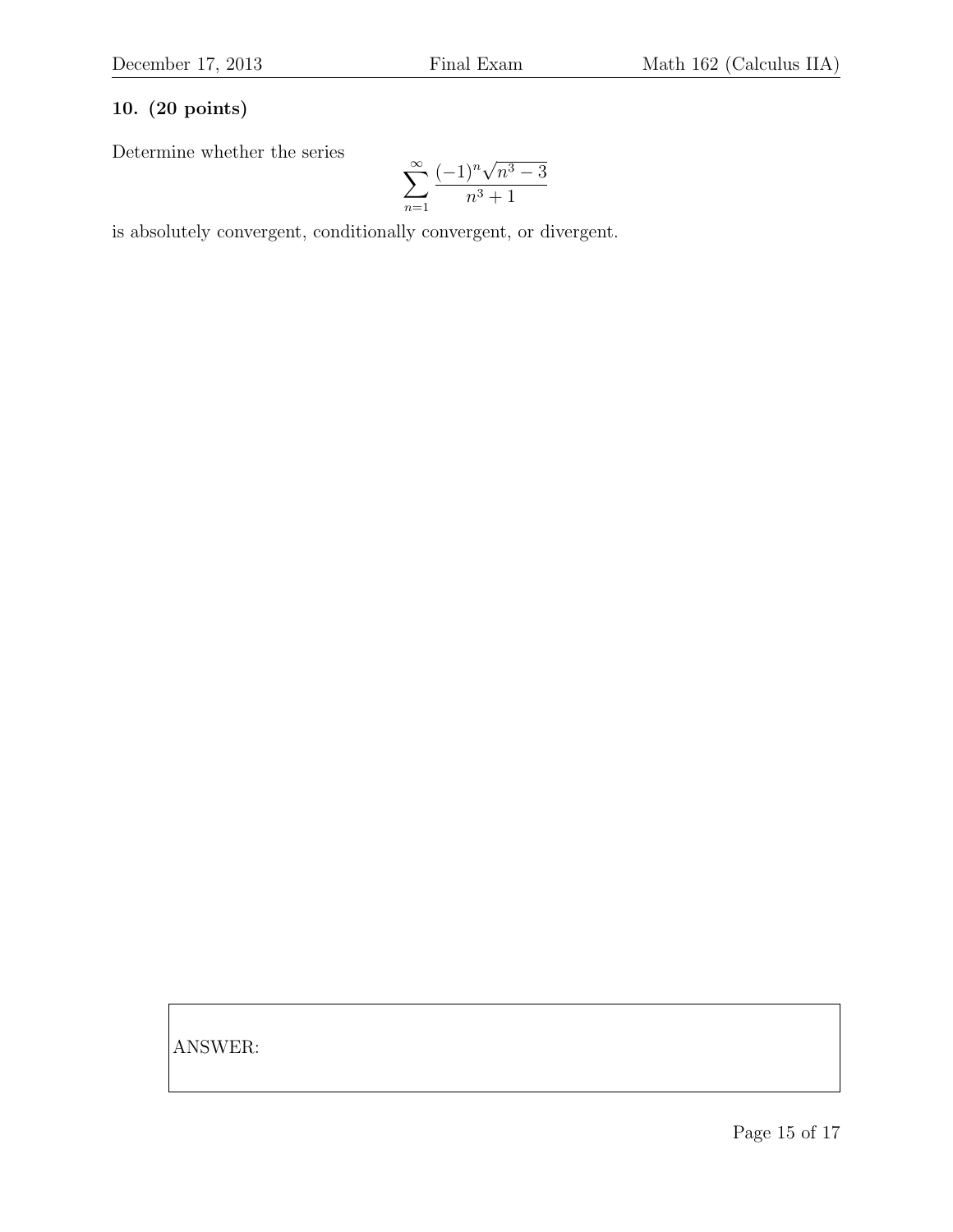### 11. (20 points)

(a) Determine whether the series

$$
\sum_{n=1}^\infty\frac{n(-4)^n}{3^{2n+1}}
$$

is absolutely convergent, conditionally convergent, or divergent.